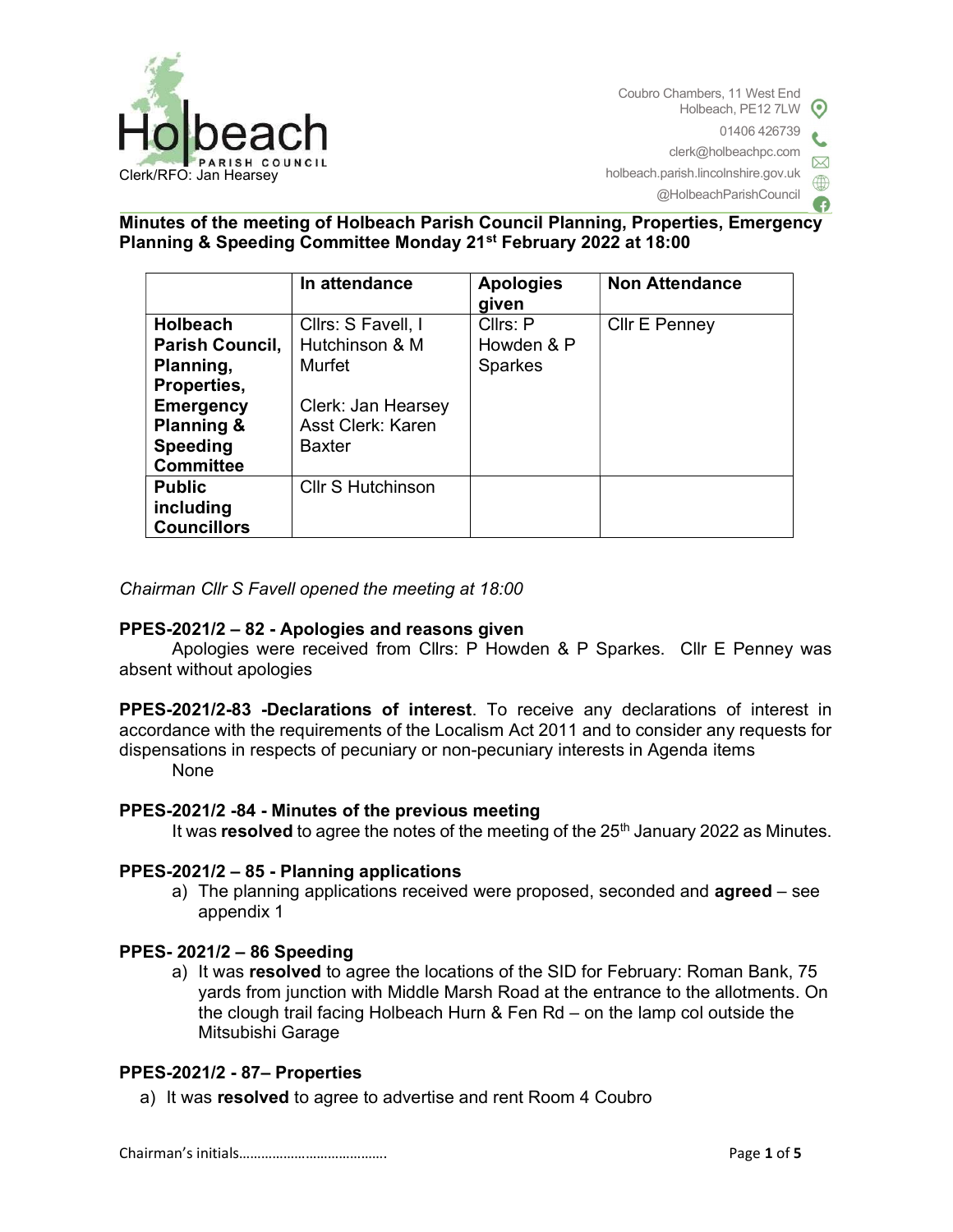

- @HolbeachParishCouncil
- b) It was discussed and resolved to agree the use of the car park at the rear of Coubro Chambers – to ask all users to park sensibly using the next available space. Ask Open Spaces team to cut back holly and spray mark spaces
- c) It was resolved to agree to obtain an EPC for Coubro Chambers, the Clerk to obtain prices
- d) To receive an update on the property valuation prices 5 companies contacted, 2 do not do this type of valuation. Awaiting costings. Cllr I Hutchinson to give contact details of another company to the Clerk

# PPES-2021/2-88 – It was discussed and resolved to agree the review of the following policies:

a. Planning responses policy – see appendix 2

## PPES -2021/2-89 – Emergency planning

- a. To receive the report from Cllrs: S Favell and M Murfet following the training Cllr M Murfet reported that the training was very interesting and there is a great deal of assistance available from LCC
- b. The Emergency Plan was discussed, and the committee are to approach key people within the community to act as volunteers and for the plan to include a page for each Ward – It was resolved to agree to continue to work on the Emergency Plan before recommending to Full Council

It was proposed, seconded and agreed to move agenda item PPES-2021/2-90 to the end of the meeting

PPES-2021/2- 90 -To discuss and resolve to agree the Lease to Holbeach Bank Football Club - To resolve to exclude the press and public under the Public Bodies (Admission to Meeting) Act 1960 due to the confidential nature of the business to be transacted - It was discussed and resolved to agree that the Clerk will speak with the managing agent to ascertain their plans for the future use of the land.

## PPES – 2021/2 -91 -Items for discussion and agenda item requests.

Town Plan, carpark Coubro, EPC & valuation costings, update on the Emergency Plan

## PPES- 2021/2 -92- Confirm date and venue of next PPES committee Meeting (a) To agree a venue and date

Meeting closed at 18:54

Chairman's initials…………………………………. Page 2 of 5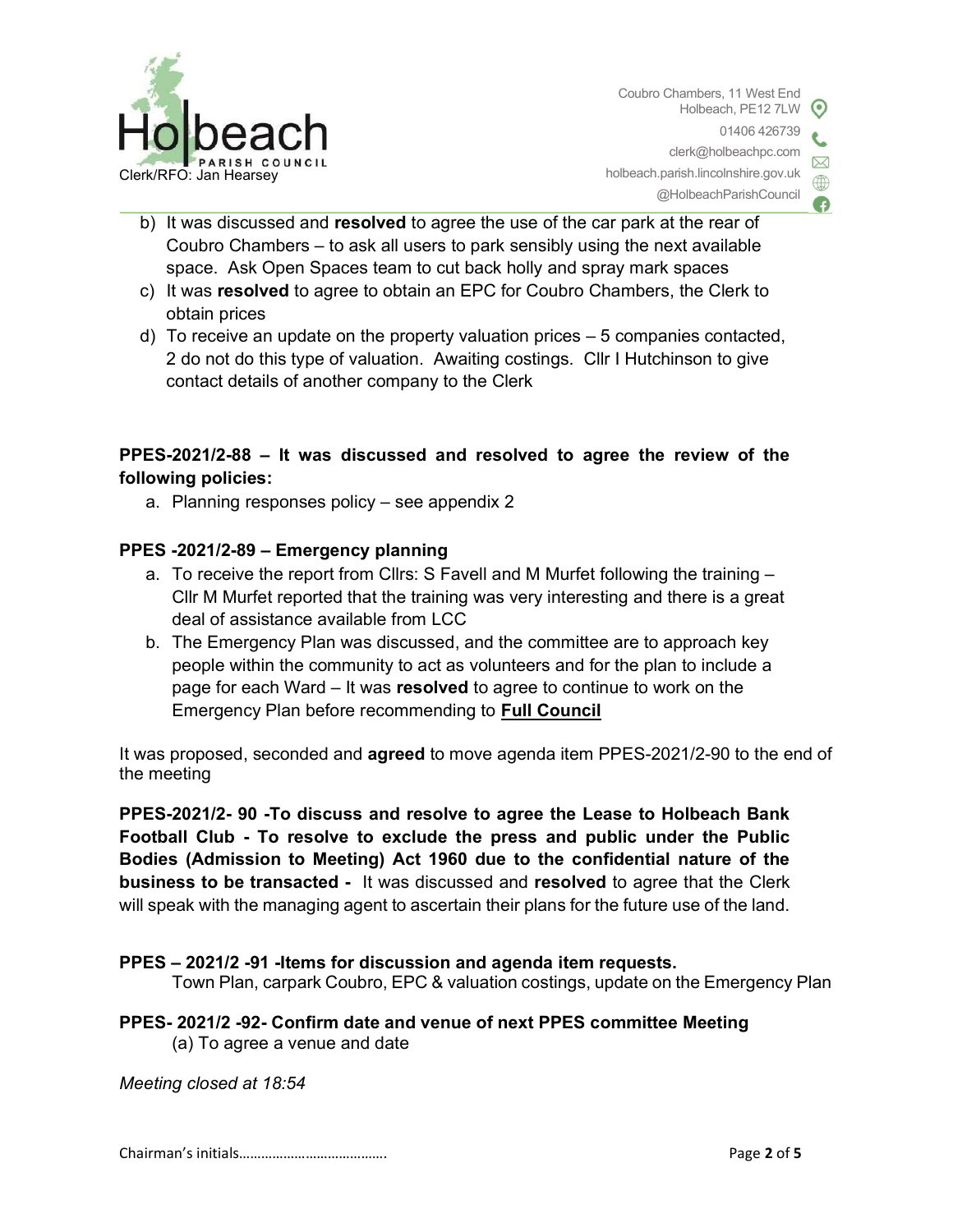

Coubro Chambers, 11 West End Holbeach, PE12 7LW 01406 426739 clerk@holbeachpc.com holbeach.parish.lincolnshire.gov.uk @HolbeachParishCouncil

Signed Chairman……………………………………………………Date………………………

## Appendix 1

| <b>Date</b>                  | <b>Planning No:</b> | <b>Description</b>                                  | from Clirs | <b>HPC</b> response |
|------------------------------|---------------------|-----------------------------------------------------|------------|---------------------|
|                              |                     | Erection of single storey rear extension, removal   |            |                     |
|                              |                     | of fence, erection of outbuilding and creation of a |            |                     |
|                              |                     | walkthrough - re-submission of H09-0986-21          |            |                     |
| 15 February 2022 H09-0091-22 |                     |                                                     |            |                     |
| 15 February 2022 H09-0142-22 |                     | <b>Extension &amp; Alterations</b>                  |            |                     |
| 15 February 2022 H09-0147-22 |                     | <b>Erection of Jubilee Beacon</b>                   |            | 4 support           |
| 21 February 2022 H09-0147-22 |                     | Ammendmend to site of Beacon                        |            | 1 support           |

## Appendix 2 Planning Response Policy

#### Policy governance

Some of the legislation that contributes this policy includes, but is not limited to;

- The National Planning Policy Framework 2012
- The Town and Country Planning Regulations 1988

#### General policy statement

Holbeach Parish Council recognise the importance of local planning for a sustainable town and as such is committed to ensuring that wherever possible all permission submissions raised to its attention are commented on. Holbeach Parish Council recognises their role as a statutory consultee. The framework for managing that responsibility is as follows.

- 1. The Clerk receives the planning applications from South Holland District Council, where in a timely manner; they are to be distributed to the Members to be able to make individual comments within the timeframe of the notice.
- 2. Members are to be reminded within this policy that wherever necessary to register any disclosable interest with the Clerk. Should a member have a pecuniary interest they are expected to raise it with the Clerk and the Chair of planning and abstain from making further comment.
- 3. All comments are to be collated by the Chair of PPES, or in their absence the Vice Chair. These comments will be added to the planning portal by the Chairman of PPES on a bi-weekly basis and contain the majority decision of the individuals that have sent their feedback, however, give note to specific material considerations also from the opposite viewpoint.
- 4. Feedback from Members is required within 7 calendar days of receipt of the planning notice so as to allow the Chairman of PPES to carry out point 3. Feedback received after this 7-day period may not be included in the final consideration of the Parish Councils comments.
- 5. Holbeach Parish Council recognises that the scope of what can constitute a material consideration is very wide and so the courts often do not indicate what cannot be a material consideration. However, in general they have taken the view that planning is concerned with land use in the public interest, so that the protection of purely private interests such as the impact of a development on the value of a neighbouring property or loss of private rights to light could not be material considerations. The Chair of PPES has overall responsibility to determine whether a comment is a material consideration or not before submission but should explain to a Member why their considerations have been rejected before leaving it from the portal.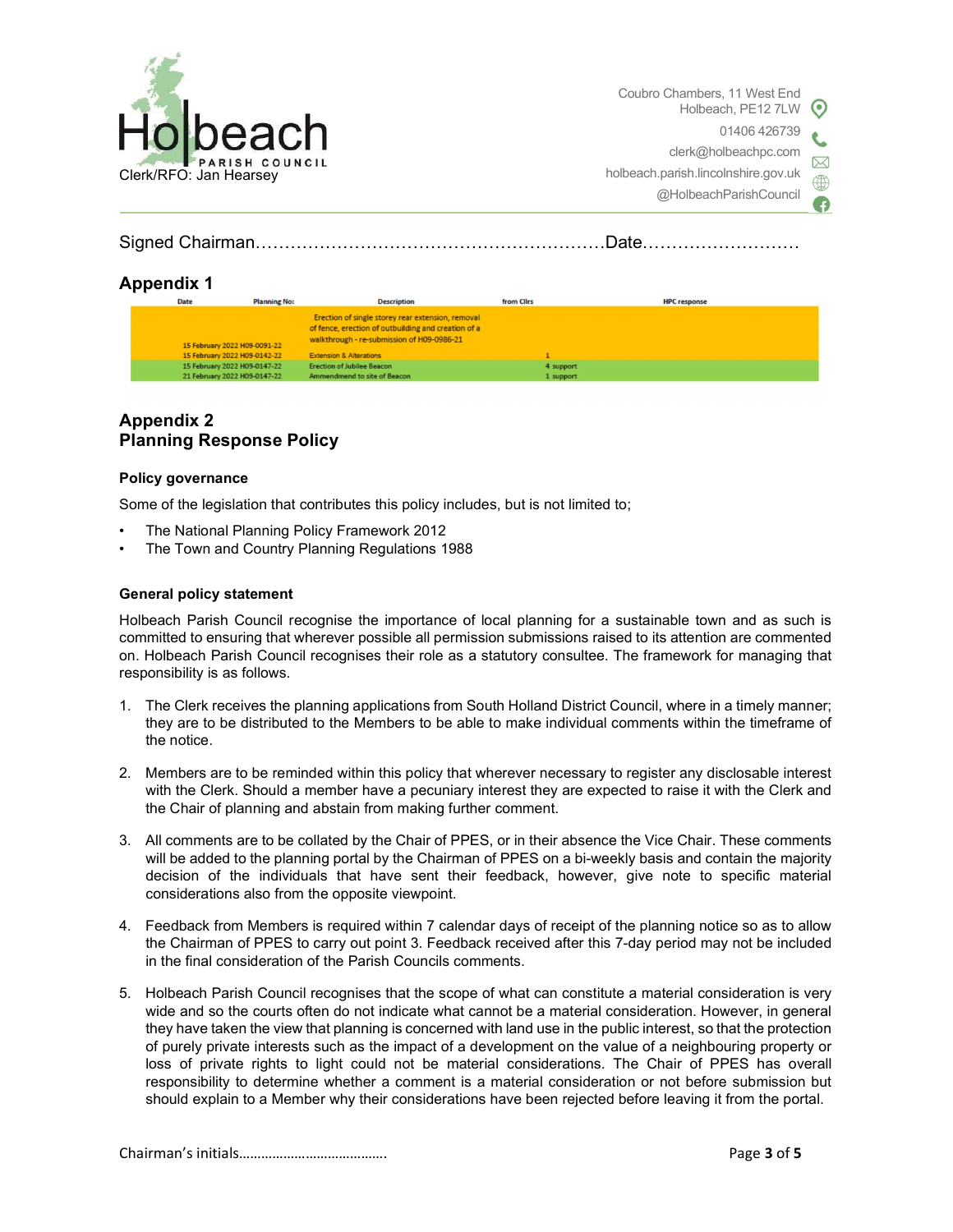

Coubro Chambers, 11 West End Holbeach, PE12 7LW 01406 426739 clerk@holbeachpc.com holbeach.parish.lincolnshire.gov.uk @HolbeachParishCouncil

- 6. Holbeach Parish Council will make one comment as a statutory consultee as outlined within this policy, however, recognises that Members are able to within their personal capacity make their own comment separately on any planning application received.
- 7. Holbeach Parish Council recognises that the statutory time limits are usually 13 weeks for applications for major development and 8 weeks for all other types of development (unless an application is subject to an Environmental Impact Assessment, in which case a 16-week limit applies).
- 8. Where there is a development numbering over 14 properties, or if any development has been required to plan for affordable housing or other amenities, the Parish Council comments will include a request for what section 106 (or Community Infrastructure Levy) funds are required to maintain the additional pressure on existing infrastructure and for what purpose. All developments are to be challenged in this manner to ensure the best value practices for the residents of Holbeach Parish.
- 9. Each ward area will have a current plan no older than 6 months of the necessary supports for infrastructure and requirements. This plan should include quotes, project plans and any necessary building regulation or planning regulation pre advice notes to ensure that it is legal and suitably budgeted. These projects will be collated by the Chair of PPES and maintained as current by the Members of respective wards.
- 10. Where there is no project or requirement, or a project has gone out of date, an alternative project or requirement will be put forward at the discretion of the Chair of PPES
- 11. The PPES Committee will receive and consider any assets deemed fit to apply for registration as an Asset of Community Interest. All proposed properties will be dealt with on a monthly basis and full Council will make agreement to pursue or not to pursue on the next convened monthly meeting.
- 12. The Parish Council will accept any written information sent to the Clerk by both opposers and proposers; however, this will not influence the final decision. To ensure fairness, these viewpoints will be deconstructed to only their additional material considerations from those already contained in the submitted planning application to South Holland District Council by the Chair of PPES further to any planning application received and sent to members for their considerations.
- 13. The Parish Council recognises its role in the production of Traffic Regulation Orders (TRO's) for Highways. As such, it will receive all TRO requests from parishioners at the point of receipt from members of the public, however the PPES Committee will only make recommendations on a quarterly basis for the full Council to consider before raising with the County Councillor the full Council decision.
- 14. Should a development consist of 4 or more separate properties/dwellings being proposed, the impact assessment including costs on Parish Council services will be considered as a material consideration.
- 15. Holbeach Parish Council recognises the effect that planting will have on a development and the type of planting specified will be considered as a material consideration.
- 16. Holbeach Parish has a number of conservation areas which Holbeach Parish Council will recognise when considering its comments on planning applications.
- 17. There is no appeals process for the Parish Council to overturn their planning comments as a statutory consultee by either the proposers or opposers. The submitted overall viewpoint is the final viewpoint of Holbeach Parish Council.
- 18. Holbeach Parish Council recognises that under the Town and County Planning (Permitted General Development) Order 1995, small developments by local authorities such as Holbeach Parish Council are

Chairman's initials…………………………………. Page 4 of 5